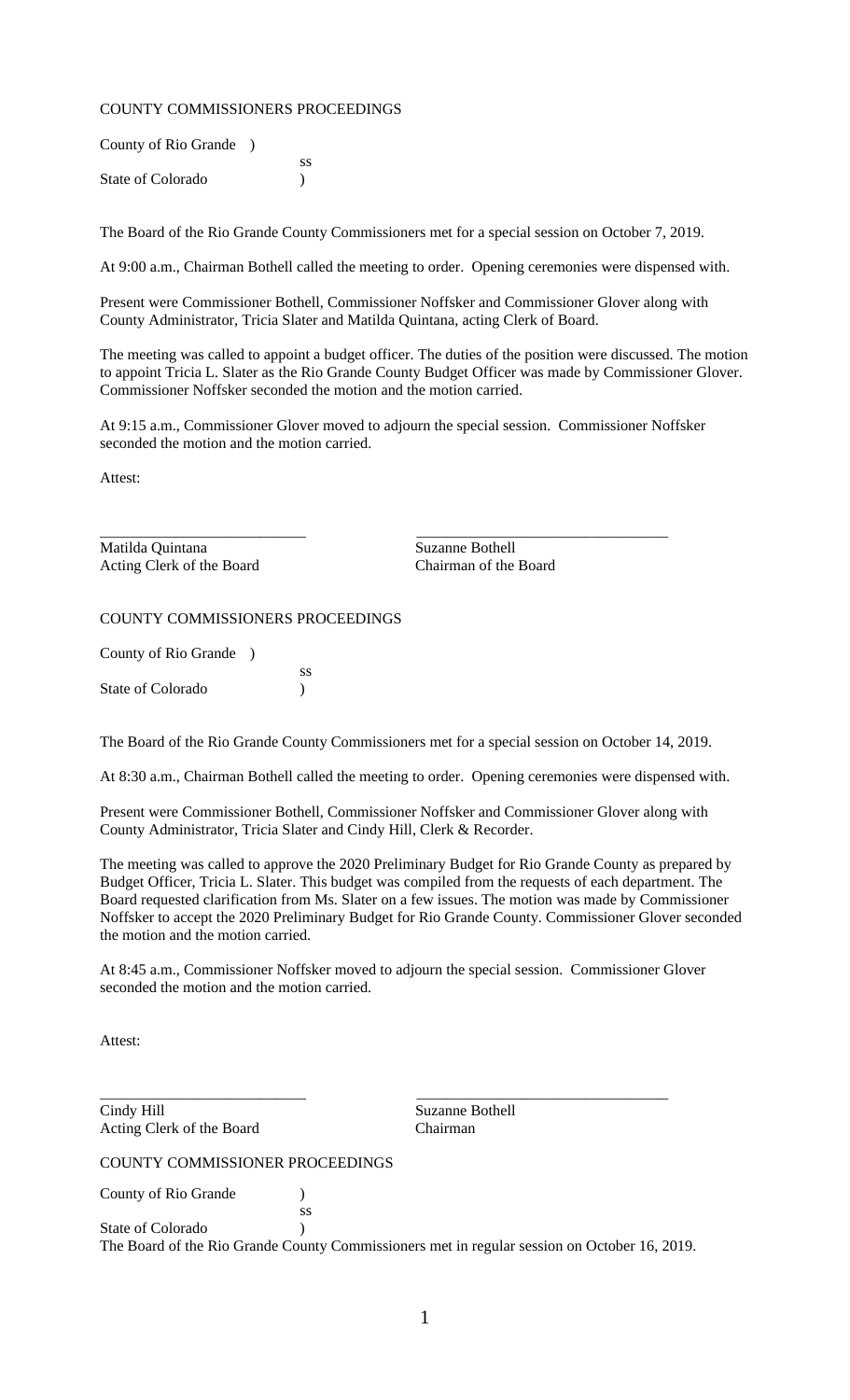At 9:07 a.m., Chairman Bothell called the meeting to order. Commissioner Glover led the prayer. The Pledge of Allegiance was said.

Clerk of the Board, Nikita Christensen called roll. Commissioner Bothell, Commissioner Noffsker, Commissioner Glover were present along with County Administrator, Tricia Slater.

## **Adoption of the Agenda**

Commissioner Noffsker moved to approve the agenda as presented. Commissioner Glover seconded the motion and the motion carried.

## **Approval of Minutes from the Previous Meeting**

Commissioner Noffsker moved to approve the minutes from September 25, 2019 as corrected. Commissioner Glover seconded the motion and the motion carried.

## **Public Comment**

Commissioner Bothell asked if there were any public comments, there were none.

## **Consent Agenda**

The consent agenda was presented which included the Department of Social Services accounts payable; general fund accounts payable; the Valley Lock contract for Museum alarm system; the Price airport lease (to lease west half of Tract 30 and all of Tract 31); the agreement for Cooperative Wildlife Protection/Rio Grande County and Department of Public Safety; the memorandum of understanding between Alamosa and Rio Grande Counties regarding the Victims Advocate Grant stating that Alamosa is the fiscal agent for this grant; and the Vendola Heating proposal for the Museum. The Valley Lock contract and the Vendola Heating proposal were removed from the consent agenda in order to gather more information. The Valley Lock contract was removed because the contract is not correct and does not include water bugs, the alarms that identify water leakage. Commissioner Noffsker moved to approve the consent agenda as amended. Commissioner Glover seconded the motion and the motion carried.

The Vendola Heating proposal was discussed. They presented three different options, each with different levels of efficiency. The Museum budget was discussed and it was noted that the Museum is over on repairs and maintenance line item, however has \$25,000 remaining for the bottom line of the budget. Commissioner Glover stated that the levels of efficiency really did not make a significant difference in energy consumption. The lower end model is 80% efficient but not much less expensive than the 95% efficient model. Commissioner Noffsker moved to approve option two for \$20,716.00. Commissioner Glover seconded the motion and the motion carried. It was noted that this was the only bid submitted.

## **County Official and Department Head Reports**

Dixie Diltz, Land Use Department, updated the Board. She stated that the codebook is in final draft form and that the open house went well. Commissioner Noffsker asked about the process to change the codebook in the future. Ms. Diltz said that minor changes will be a simple process through resolutions and amendments to the codebook. TJ Dlubac will be contracted to assist the County in any further codebook situations.

Ms. Diltz received a call from Pat McDermott from the Division of Water Resources to discuss the commercial and domestic wells at the airport. Ms. Diltz noted that the County originally had a commercial well in the 1990s but changed the use to domestic in 2003. The Edwards' and caretaker's residences and the County Shop are hooked into this well. Ms. Diltz said that there are at least four buildings accessing this well. Mr. McDermott is researching this well further. Mr. McDermott also noted that the commercial well will need to be metered as all commercial wells do. Commissioner Bothell asked about joining the sub-district with the hot plant well. Mr. Sullivan stated that the hot plant well already has an augmentation plan with the San Luis Valley Water Conservancy District.

Ms. Diltz also noted that there will be three vacancies on Planning and Zoning Commission Board. Everett Myers, Dwight Freeman, and Grover Hathorn will be leaving the Board. Charles Stillings is one of the alternates and will most likely fill one of these positions. Ms. Diltz has also received letters of interest from Kelly Slater, Dave Slater and Jessica Loveless-Bricker. This Board meets the first Tuesday of the month and receives mileage costs reimbursement.

Ms. Slater noted that the Airport Board recommended of Bailee Velasquez to serve on the Airport Board. Commissioner Glover moved to appoint Bailee Velasquez to the Airport Board. Commissioner Noffsker seconded the motion and the motion carried.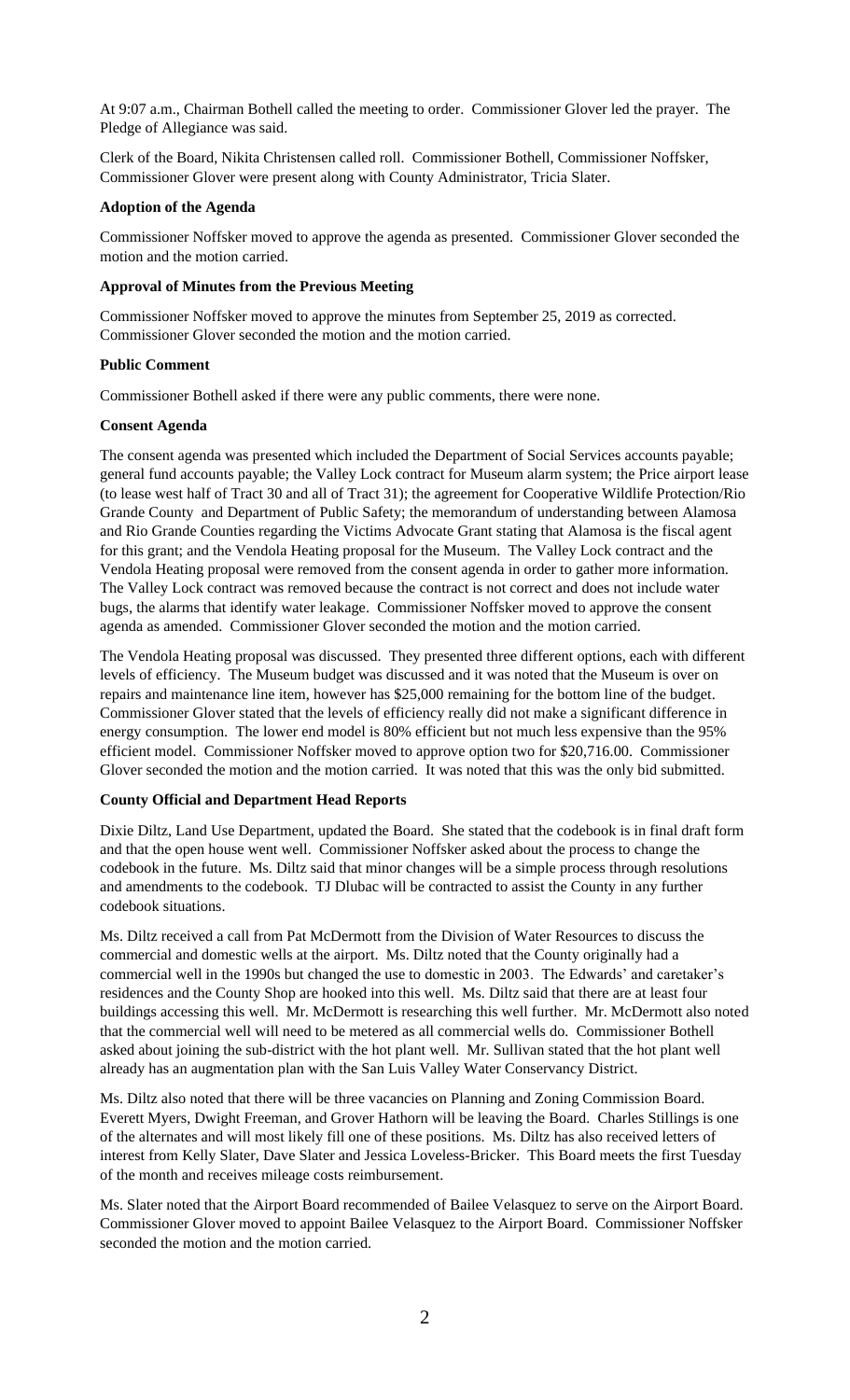Randy Kern, Building Department, noted that some of the airport tracts have cistern tanks and questioned how those people were obtaining water. Commissioner Noffsker thought it would be wise to look into this further. Mr. Kern also stated that he has submitted all the necessary paper work to the state to withdraw from the plumbing inspections. Mr. Kern will be taking off from October 18 through October 25. Ken Van Iwarden will be filling in while Mr. Kern is on vacation.

Patrick Sullivan, Road and Bridge Department, updated the Board on work completed in September. Skin patching is complete for the year. They will finish striping on October 17. Mowing for the season is also complete. Taxiway construction at the Rominger Airport is completed. The annual HUFT training was attended in Alamosa. All schedule A roads have also been completed. Mr. Sullivan noted that his 2020 budget has been completed and submitted for review. The two new 140 graders were delivered. The department will start grade work on a half mile of County Road 11 South and one mile of County Road 1 South. Winterization of the hot plant will also be a priority this month.

Mr. Sullivan said they will be upgrading the conveyor at the hot plant. The cost will be around \$35,000.00 this year. The hot plant has been in service for 20 years, and these repairs need to be done.

Mr. Sullivan provided an invoice to the Board for the construction of a taxiway at the airport. He requested reimbursement to Road and Bridge. Commissioner Glover asked Mr. Sullivan about costs for paving the new lot at Department of Social Services. Mr. Sullivan stated that before considering paving, a drainage plan needs to be developed with the Town of Del Norte.

### **General Business and Administrative Items**

Cindy Hill, County Clerk, presented a liquor license renewal for Rio Grande Club and Resort in South Fork. She said that there are no concerns or issues for this renewal. Commissioner Noffsker moved to approve the renewal. Commissioner Glover seconded the motion and the motion carried.

A representative from New York Life Insurance was present to discuss a proposal. The insurance coverage is completely voluntary and can provide extended coverage after end of employment. Coverage level increases every year and there is no cost the County. Commissioner Glover moved to offer this program to Rio Grande County employees. Commissioner Noffsker seconded the motion and the motion carried.

Commissioner Noffsker updated the Board on the railroad. The railroad has filed bankruptcy and a petition of receivership has been filed in Chicago. He noted that there are four law firms involved with this process with three of the large creditors using the County's specialized railroad law firm. The County will be able to join the bankruptcy suite. Commissioner Noffsker stated that some large agricultural businesses that could be affected by losing the railroad including MillerCoors, Wilbur Ellis, and Monte Vista Coop. He stated that the goal is to keep the railroad working but also getting the tax money from this property. Commissioner Noffsker asked that the Board appoint him as the County representative for this project. Commissioner Glover moved to appoint Commissioner Noffsker as Rio Grande County representative. Commissioner Bothell seconded the motion and the motion carried.

The Del Norte Bank asked if the County would waive the annex rental fee for a benefit spaghetti dinner for Isabel Casados. Commissioner Glover moved to waive the fee for the annex rental. Commissioner Noffsker seconded the motion and the motion carried.

#### **Commissioners and Administrative Updates**

Commissioner Glover noted that the Tri-County Seniors have requested \$2,500.00 for 2020 funding. He said that this past year they were allocated \$1,500.00. This would come out of the Community Assistance fund. Commissioner Noffsker recommended looking at community assistance funding.

There was no executive session.

At 11:09 a.m., Commissioner Noffsker moved to adjourn the meeting. Commissioner Glover seconded and the motion carried.

At 1:00 p.m., the Board reconvened for Land Use Hearings.

Ms. Diltz introduced the Colorado Recycling violation review hearing. Louis Gallegos, Colorado Recycling owner, was present. Ms. Diltz stated that the Board, the County Attorney and Mr. Gallegos had come to a compliance agreement. Ms. Diltz reviewed the site on October 16, 2019 and determined that the site had been cleaned up and was back in compliance with the conditional use terms and the compliance agreement. Ms. Diltz recommended that the Board stipulate that the Land Use Department will continue to monitor the site monthly. The Board agreed that if there were occasional increases in material that would be allowable, however accumulation of materials would not be allowed. Mr. Dunn will write a letter outlining the new stipulations.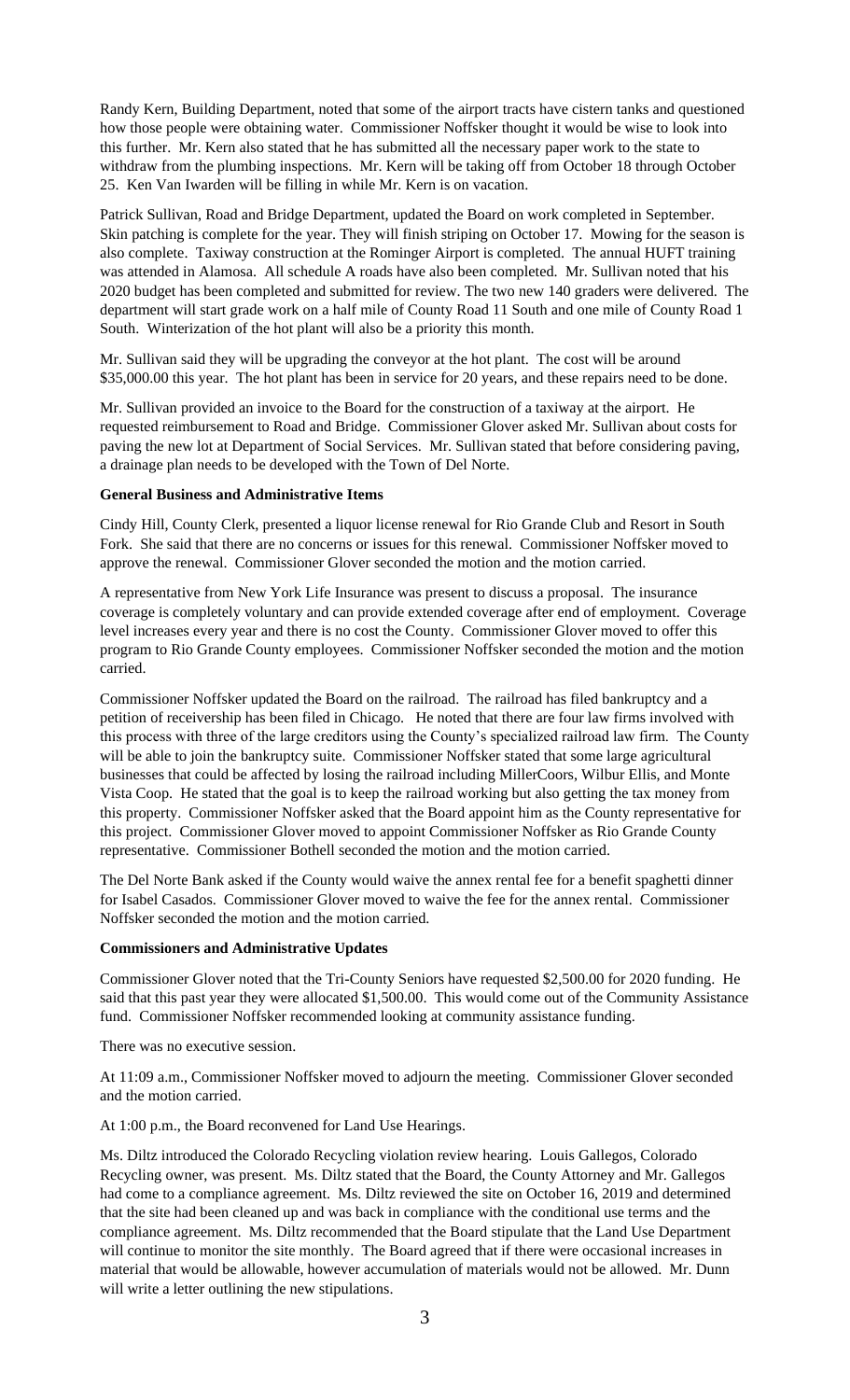At 1:15 p.m., Ms. Diltz introduced the Schoen/O'Rourke Gravel Pit Conditional Use Extension hearing. She explained that the conditional use permit will expire on December 19, 2019 and that Mr. Schoen and Mr. O'Rourke have been delayed due to legal actions that were out of their control. Ms. Diltz asked that the date be extended to December 19, 2020 as well as all other dates in conditional use be moved one year forward. Commissioner Glover moved to approve the extension. Commissioner Bothell seconded the motion and the motion carried.

At 1:45 p.m., Ms. Diltz introduced the Silverton Club situation. Ms. Diltz outlined the history of violation notices. On April 15, 2019 a violation notice of no building permit was sent to Mr. Brit Eaton. Mr. Eaton stated that his contractor was supposed to obtain the building permit. In June, Ms. Diltz called Mr. Eaton and he said that he was in a legal situation with his contractor. Ms. Diltz asked that Mr. Eaton send her confirmation of legal dealings, she did not receive any form of confirmation. In August, Ms. Diltz called Mr. Eaton again with no reply. In September, Ms. Diltz called Mr. Eaton and explained that if the building is not brought into compliance, he will need to appear on October 16, 2019 to the Board of County Commissioners. He called back on September 13, 2019 and stated that he will be working to get a building permit for a primary building, or he will bring the existing building into compliance. After that conversation, Mr. Eaton talked with an engineer and stated that the building will not be able to be brought into compliance.

The Board asked Mr. Dunn to write a letter demanding removal of the building within 14 days of receipt of letter. The letter will be sent certified mail. If the building is not removed, the Board will start legal proceedings.

At 1:48 p.m., the meeting was adjourned.

Attest:

Nikita Christensen Suzanne Bothell Clerk of the Board Chairman

\_\_\_\_\_\_\_\_\_\_\_\_\_\_\_\_\_\_\_\_\_\_\_\_\_\_\_ \_\_\_\_\_\_\_\_\_\_\_\_\_\_\_\_\_\_\_\_\_\_\_\_\_\_\_\_\_\_\_\_\_

## COUNTY COMMISSIONER PROCEEDINGS

| County of Rio Grande |    |
|----------------------|----|
|                      | SS |
| State of Colorado    |    |

The Board of the Rio Grande County Commissioners met in regular session on October 30, 2019.

At 9:00 a.m., Commissioner Bothell called the meeting to order. Commissioner Noffsker led the prayer. The Pledge of Allegiance was said.

Clerk of the Board, Nikita Christensen called roll. Commissioner Bothell, Commissioner Noffsker, Commissioner Glover were present along with County Administrator, Tricia Slater.

## **Adoption of the Agenda**

Jay Sarason, Airport Manager, was added to the agenda. Commissioner Glover moved to approve the agenda as amended. Commissioner Noffsker seconded the motion and the motion carried.

#### **Approval of minutes from the Previous Meeting**

Commissioner Glover moved to approve the minutes from October 16, 2019 as amended. Commissioner Noffsker seconded the motion and the motion carried.

## **Public Comment**

Commissioner Bothell asked if there were any public comments, there were none.

## **Consent Agenda**

The consent agenda was presented which included accounts payable, payroll, the Valley Lock Contract for the Museum and the Veteran's report. Commissioner Glover stated the contract with Valley Lock had been corrected. Commissioner Glover moved to approve the consent agenda. Commissioner Noffsker seconded the motion and the motion carried.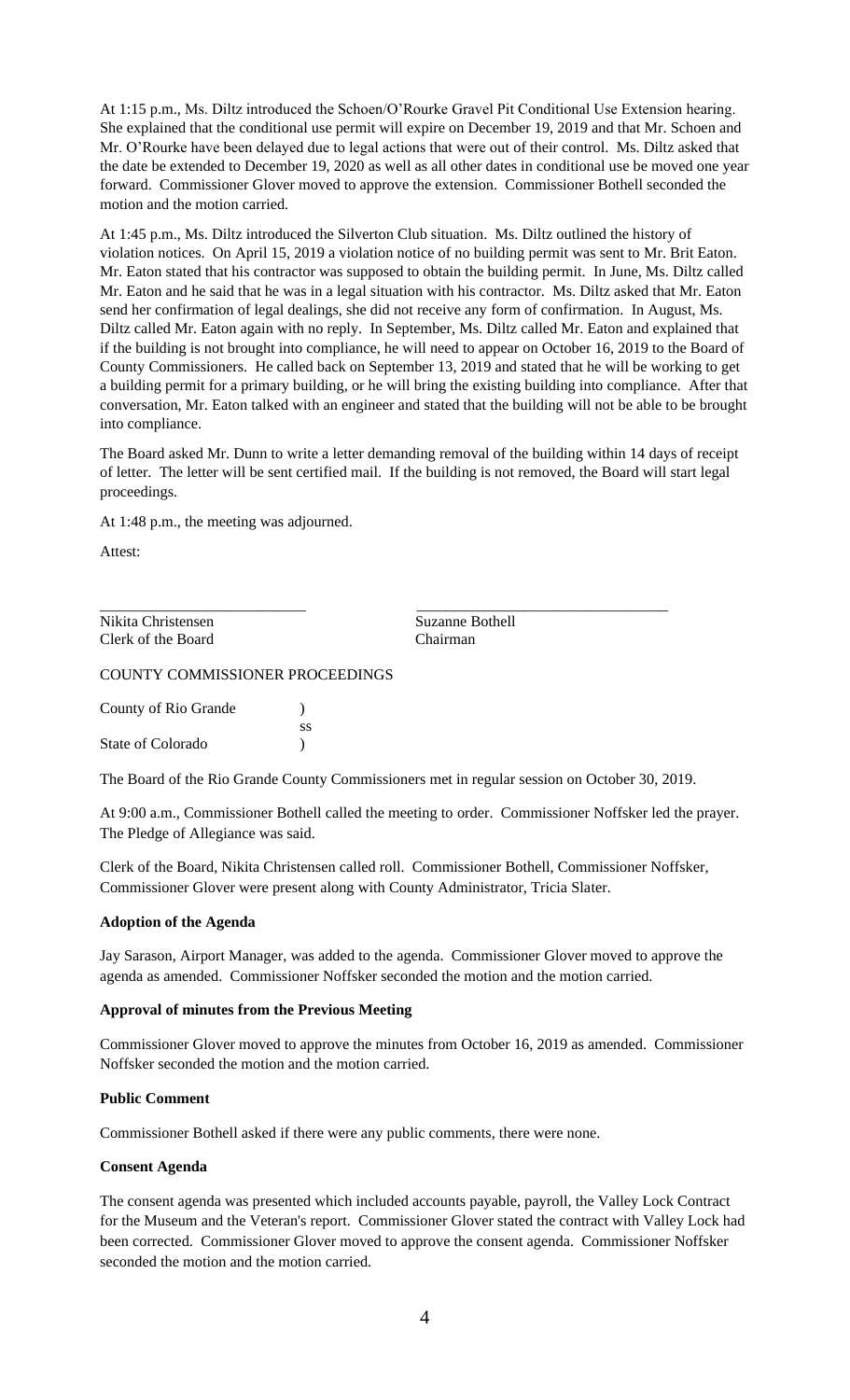| <b>Vender</b>                                                       | <b>Amount</b>            |
|---------------------------------------------------------------------|--------------------------|
| 2ND STEEL                                                           | \$4,749.93               |
| AARDVARK PLUMBING & HEAT.                                           | \$6,700.00               |
| AIRGAS USA, LLC                                                     | \$236.48                 |
| <b>ALAMOSA CO NURSING SVC</b>                                       | \$4,697.48               |
| <b>ALAMOSA COUNTY</b>                                               | \$315.00                 |
| ALTA FUELS, LLC                                                     | \$584.20                 |
| AVENU HOLDINGS, LLC<br>AVIONICS SPECIALISTS, LLC                    | \$4,440.20<br>\$1,350.00 |
| BLR / BUSINESS & LEGAL RESOURCES,                                   |                          |
| <b>LLC</b>                                                          | \$577.27                 |
| <b>BROWNSTEIN HYATT FARBER</b>                                      |                          |
| <b>SHRECK</b>                                                       | \$845.63                 |
| BUSINESS SOLUTIONS LEASING, INC                                     | \$60.10                  |
| <b>CAROL VORIS</b>                                                  | \$10.80                  |
| <b>CARY ALOIA</b>                                                   | \$73.40                  |
| <b>CCOERA</b>                                                       | \$215.34                 |
| CEI ENTERPRISES, INC                                                | \$755.23                 |
| <b>CENTURYLINK</b>                                                  | \$456.78                 |
| <b>CENTURYLINK</b>                                                  | \$65.59                  |
| <b>CENTURYLINK</b>                                                  | \$66.05                  |
| <b>CENTURYLINK</b>                                                  | \$57.70                  |
| <b>CHAFFEE CNTY PUBLIC HLTH</b>                                     | \$1,372.75               |
| <b>CHARLES STILLINGS</b>                                            | \$65.75                  |
| <b>CHERILYN RUE</b>                                                 | \$654.72                 |
| <b>CIELLO POWERED BY SLVREC</b><br><b>COLORADO LABOR LAW POSTER</b> | \$1,477.51               |
| <b>SERVICE</b>                                                      | \$159.00                 |
| <b>COSTILLA COUNTY PUBLIC</b>                                       | \$4,763.45               |
| <b>DALE TRUJILLO</b>                                                | \$98.10                  |
| <b>DEANN JACOBS</b>                                                 | \$152.55                 |
| <b>DEL NORTE BANK</b>                                               | \$15.00                  |
| <b>DIANNE KOSHAK</b>                                                | \$212.98                 |
| <b>DIRECT TV</b>                                                    | \$201.23                 |
| <b>DWIGHT FREEMAN</b>                                               | \$127.00                 |
| EL PASO COUNTY CORONER                                              | \$4,200.00               |
| <b>EMILY BROWN</b>                                                  | \$289.62                 |
| <b>EVERETT MYERS</b>                                                | \$65.30                  |
| <b>FASTENAL</b>                                                     | \$398.04                 |
| <b>FIRST BANKCARD</b>                                               | \$8,968.58               |
| <b>GOBINS, INC</b>                                                  | \$354.35                 |
| <b>GREAT AMERICA FINANCIAL</b>                                      | \$349.13                 |
| <b>GUNBARREL STATION, INC</b><br>HAYNIE'S INC.                      | \$140.00                 |
| <b>IDA SALAZAR</b>                                                  | \$2,708.85<br>\$373.50   |
| <b>IHS PHARMACY</b>                                                 | \$106.59                 |
| <b>INDUSTRIAL &amp; FARM SUPPLY</b>                                 | \$10.32                  |
| <b>JEAN BORREGO</b>                                                 | \$5,546.21               |
| <b>KALEIGH BENAVIDES</b>                                            | \$13.50                  |
| <b>KD KLENE</b>                                                     | \$137.14                 |
| KLEEN MACHINE HOOD CLEANING                                         | \$430.00                 |
| LEDS, LLC                                                           | \$17,103.83              |
| LENCO WEST, INC                                                     | \$27.67                  |
| <b>LEONARD BROWN</b>                                                | \$63.50                  |
| <b>LEROY A ROMERO</b>                                               | \$150.00                 |
| <b>MADDOX COLLECTIONS</b>                                           | \$123.00                 |
| MDS WASTE & RECYCLE, INC                                            | \$62.50                  |
| MEADOW GOLD DAIRIES, INC                                            | \$289.50                 |
| MICHAEL MITCHELL                                                    | \$130.60                 |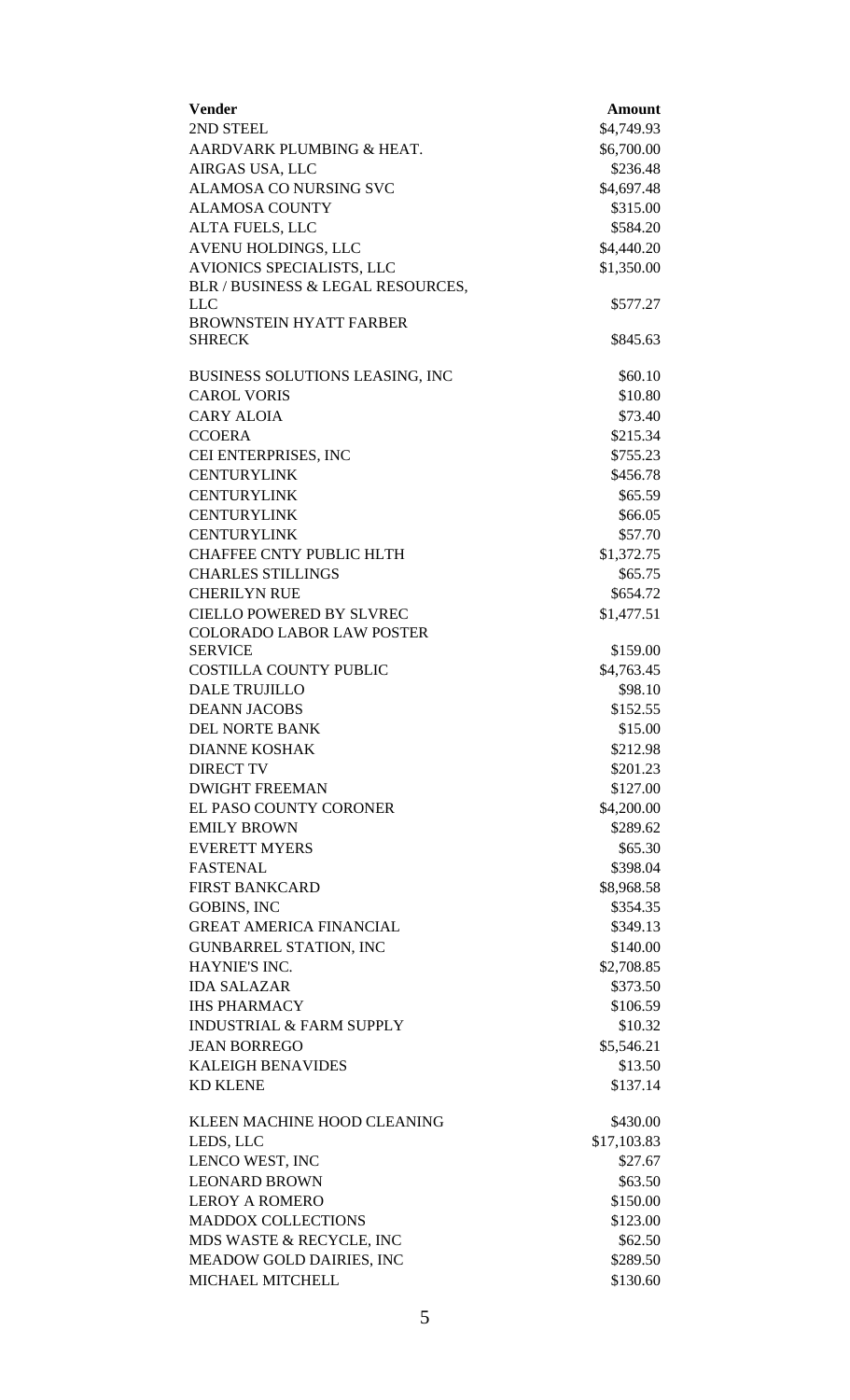| <b>MIKE REAVES ELECTRIC</b>      | \$803.17     |
|----------------------------------|--------------|
| MOBILE RECORD SHREDDERS, LLC     | \$72.00      |
| <b>MODERN MARKETING</b>          | \$288.95     |
| <b>MONTE VISTA COOPERATIVE</b>   | \$172.28     |
| <b>NANCY MOLINA</b>              | \$13.50      |
| NOTES & NUMBERS, LLC.            | \$1,280.00   |
| O & V PRINTING, INC              | \$1,256.85   |
| PAT HOSTETTER                    | \$60.00      |
| <b>PAUL WERTZ</b>                | \$72.25      |
| PAXVAX, INC                      | \$259.10     |
| <b>RESPONSE MAIL</b>             | \$7,240.03   |
| RIO GRANDE COUNTY ROAD &         |              |
| <b>BRIDGE</b>                    | \$90,168.76  |
| ROCKY MTN. MEMORABILIA           | \$78.00      |
| RONDA LOBATO                     | \$447.04     |
| S & S DISTRIBUTION, INC          | \$234.00     |
| <b>SAGUACHE CO PUBLIC HEALTH</b> | \$463.17     |
| <b>SARAH HERRERA</b>             | \$33.30      |
| <b>SHAMROCK FOODS COMPANY</b>    | \$2,997.94   |
| <b>SIMPLE DISTRIBUTORS LLC</b>   | \$897.48     |
| <b>SKYLINE STEEL</b>             | \$9,445.20   |
| <b>SLV PARTS, INC</b>            | \$75.28      |
| <b>SLV REC</b>                   | \$585.00     |
| <b>SLV REC</b>                   | \$180.00     |
| <b>SLV REC</b>                   | \$105.00     |
| SOLAR TRAFFIC SYSTEM, INC        | \$150.00     |
| SORUM TRACTOR COMPANY, INC       | \$1,201.29   |
| <b>STATE OF COLORADO</b>         | \$1,461.25   |
| <b>STATUTES UNLIMITED</b>        | \$250.00     |
| TONI STEFFENS-STEWARD            | \$127.00     |
| <b>U.S. TRACTOR, INC</b>         | \$83.01      |
| <b>UNITED REPROGRAPHIC</b>       | \$395.64     |
| <b>VALERO MARKETING</b>          | \$10,804.50  |
| VALLEY LUMBER AND SUPPLY, INC    | \$72.96      |
| VALUEWEST, INC                   | \$3,000.00   |
| <b>VERITRACE</b>                 | \$121.60     |
| WAGNER EQUIPMENT                 | \$1,681.38   |
| <b>WENDELL COOK</b>              | \$16,628.00  |
| <b>WEX BANK</b>                  | \$942.16     |
| <b>WEX BANK</b>                  | \$3,874.78   |
| WORLD FUEL SERVICES, INC         | \$18,995.63  |
| WSB COMPUTER SERVICES            | \$707.20     |
| <b>Total</b>                     | \$255,323.65 |

## **October 2019 Payroll**

| <b>County General:</b> | \$21,293.73  |
|------------------------|--------------|
| Road and Bridge:       | \$74,673.75  |
| DSS:                   | \$121,677.45 |
| Weed District:         | \$4,463.53   |
| Airport:               | \$1,004.77   |
| Public Health:         | \$26,106.48  |
| Total:                 | \$249,219.71 |
|                        |              |

# **County Official and Department Head Reports**

At 9:07 a.m., Commissioner Bothell stated that Emily Brown, Public Health, would not be in attendance. Commissioner Bothell had Ms. Brown's report and stated that Public Health must have a new refrigerator to store vaccines in to comply with state regulations. The State of Colorado has funds available for this purchase. A household refrigerator cannot be used. Commissioner Glover asked if this was a time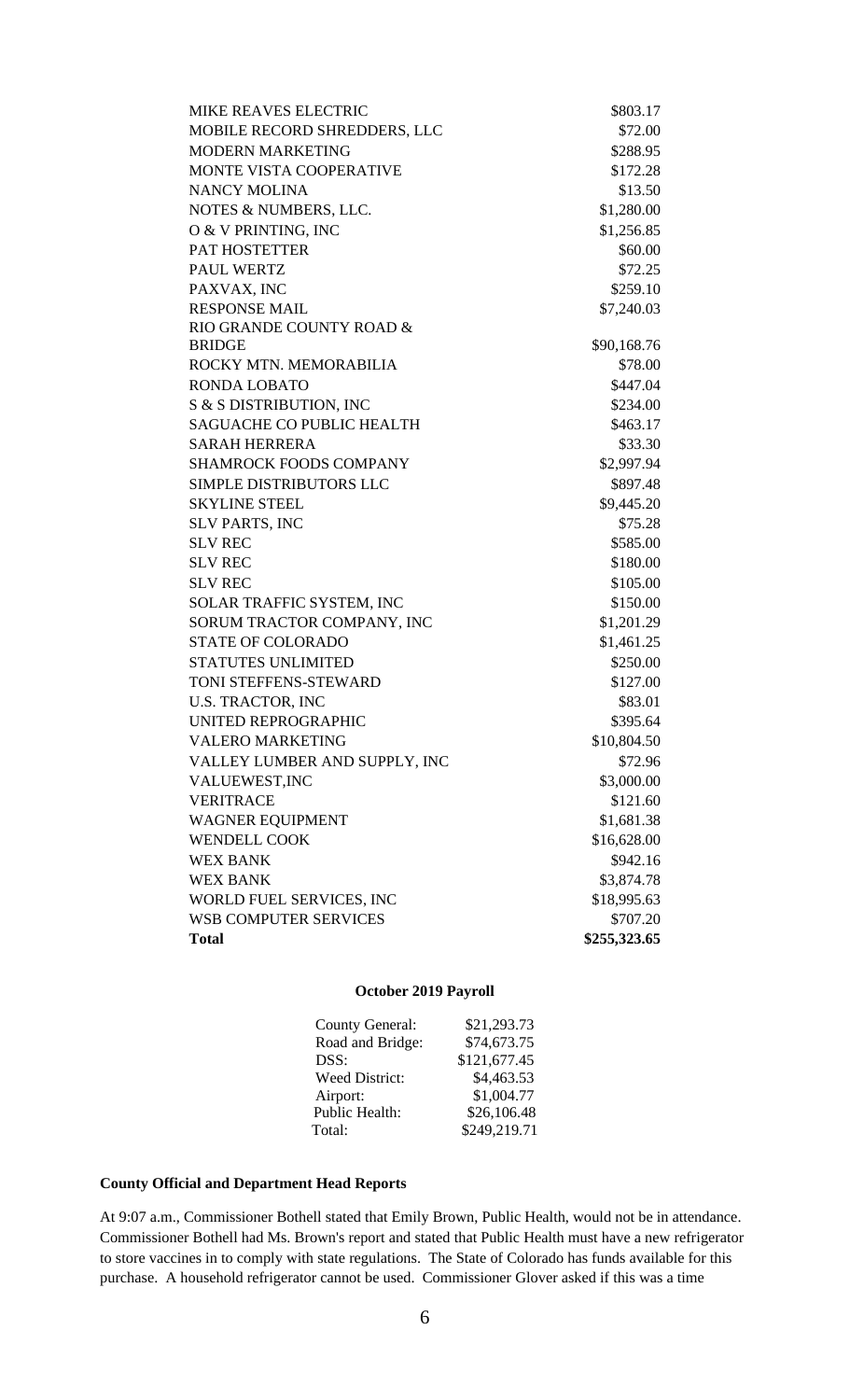sensitive matter and if it was needed by a specific date. Commissioner Bothell stated it needed to be ordered and Ms. Brown had received bids from three companies, Helmer Scientific bid for \$5987.84, Terra Universal for \$6924.46 and Amazon for \$6244.00. Commissioner Bothell reported that Ms. Brown recommended the Helmer Scientific bid in the amount of \$5987.84. Commissioner Glover moved to accept the Helmer Scientific bid. Commissioner Noffsker seconded the motion and the motion carried.

At 9:10 a.m., Jay Sarason, Airport Manager, gave an update on the Rominger Airport. He reported that Windy's Gas has donated a propane tank and Don's Lock and Key has donated a lock for the building. He also reported on the Rob Price merger of 3 smaller lots to make 2 bigger lots. The builder wants to start on the hangar now. The hangar will be 70' x 70'. Chairman Bothell asked if a 20 foot set back from the lot line in the back and sides of the building is required by code. Commissioner Noffsker stated that Randy Kern, Building Department, had approved the set-backs at the airport. Mr. Sarason stated SLV Rural Electric only needs 5-10 feet to put in the electric lines and that can be done with the space that is currently available. Mr. Sarason asked the Commissioners if Mr. Price could move forward on this project. The hangar will be the same distance from the taxiway as the other hangars. Commissioner Bothell stated that there needs to be a 20 foot set back to meet fire code and asked how far it was to the hangar behind it. Mr. Sarason stated that you can drive a truck between the hangars. The hangar will be built in line with the lot line in the front. There is a 30' strip between this line and the taxiway. This will line up with the other hangars. Dixie Diltz, Land Use Department, reported that the Airport doesn't go through the Land Use office. The airport zoning questions would be a waste of the Land Use Department's time since there is an Airport Board to review these decisions. Ms. Diltz also stated that it was a duplicate process that didn't need to be done. Ms. Diltz feels that this is a policy issue between the Airport Board and the Commissioners. Commissioner Noffsker stated airports are unique and follow federal regulations for land use and that it should stay with the airport board and not the land use office. Commissioner Noffsker stated the building code should apply to structures at the airport and said the map was brought to the board previously but was not in the minutes. Commissioner Glover asked what was needed to move forward. Ms. Diltz stated that to move forward they needed to have something recorded. Commissioner Glover asked if Mr. Price could move forward on the hangar with the current set-backs. Commissioner Glover moved to approve the Price project as proposed. Commissioner Noffsker seconded the motion and the motion carried.

At 9:30 a.m., the Board adjourned to the Department of Social Services.

At 9:40 a.m. the Board reconvened to regular session.

## **General Business and Administrative Items**

At 9:40 a.m., Jody Kern, Department of Social Services, discussed how TANF funding could be used to help fund the CSU Extension office. She explained that the Department of Social Services has already cut into reserves for other contracts and would need to go further into reserves or cut current contracts. TANF has always been used as a reserve to bail out child welfare over expenditures as child welfare is mandated and expenditures cannot be controlled. The question arose that we could possibly use TANF funds to supplement our donation to Extension. If the County did decide to contract with the Extension Office, it would be allocated per child and the Extension Office would have to collect affidavits stating that they qualify for TANF funds. The funds would have to be documented as to use, and eligible uses would be limited. We could not just write a big check to extension. Conejos County is looking into doing this. However, Marvin Reynolds at the Extension Office had not historically felt that it would be worthwhile.

At 9:50 a.m., the Board took a short recess so Commissioner Glover could obtain needed information regarding the CSU Extension Office. At 9:57 a.m., Commissioner Glover returned to the Board and said that the Extension Office would not work with TANF funds so the Board did not need to worry about it. Funding for the Extension Office will be included in the Contributions to County budget item.

At 9:59 a.m., Joni Hemmerling, Sargent Elementary School Principal, introduced herself and thanked the Board for their support for their bike-a-thon last year. Ms. Hemmerling told the Commissioners that the Sargent School District would like to update their elementary playground and the school track. The playground is currently covered with wood chips and the track is gravel. The district would like to put down a rubberized surface on these areas. The project will cost over a million dollars. Ms. Hemmerling asked the Board if they would consider giving the school district any amount of money to help them reach their goal through matching grants. Ms. Hemmerling told the Board that any money the Board gave them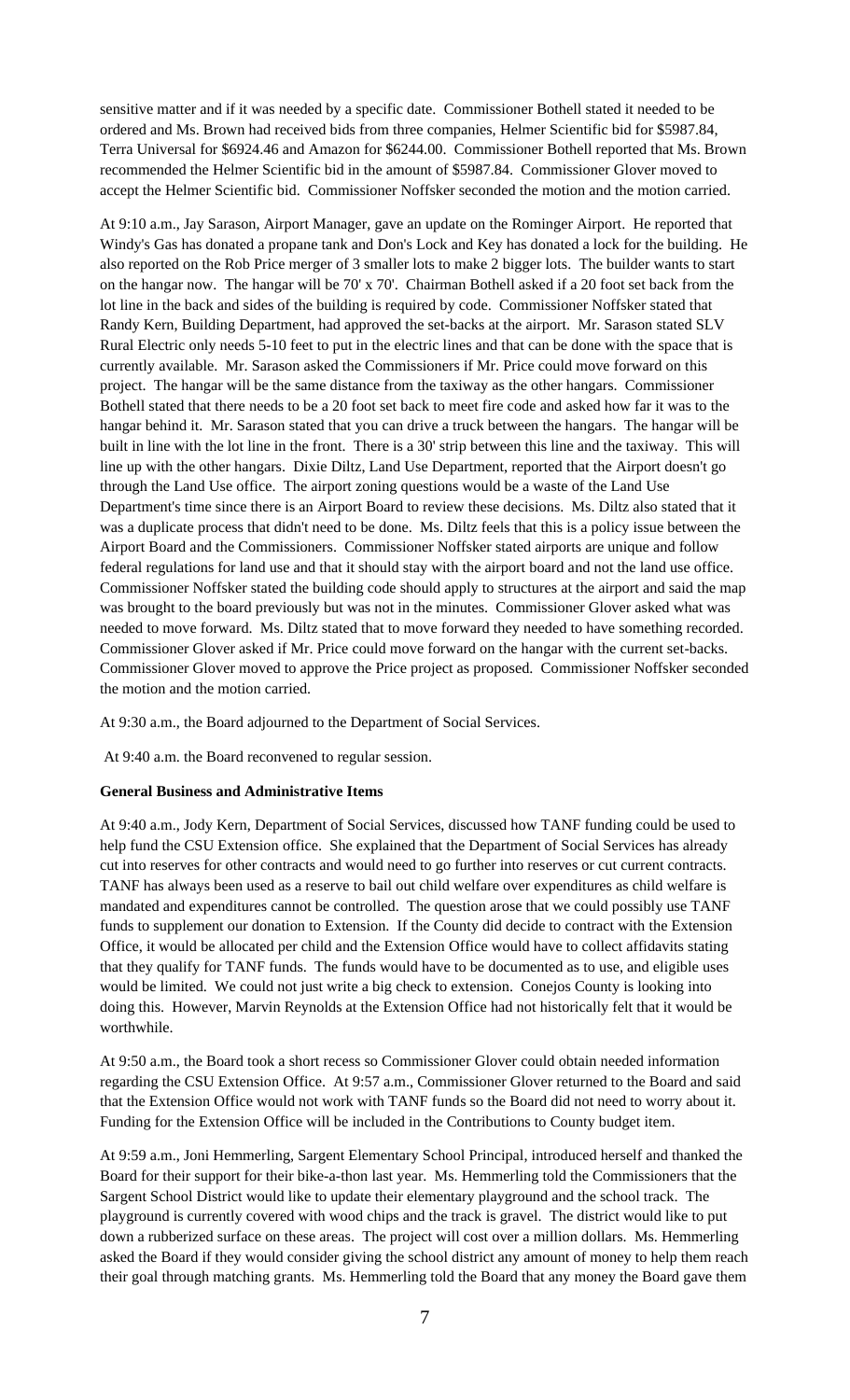would be used only for resurfacing and would not be used for playground equipment. Commissioner Bothell stated that they would not make a decision on the matter today but they would look into the project. Ms. Hemmerling stated that she can keep the Board updated on what's happening at the school and her grant application progress. Ms. Hemmerling also reported they are having a veteran's event and the Commissioners are invited to attend.

At 10:12 a.m., Marcy Reiser, Forest Service archeologist, gave an overview of the presentation documents on Summitville. Ms. Reiser told the Commissioners this is a preliminary report on the packet and asked if they were satisfied with the Memorandum of Understanding (MOU). She stated that the Board has no obligation to the Forest Service. The document on the timber sale is coming. The Stamp Mill located in the gulch has been recorded for the commissioners. Ms. Reiser briefly explained the 3 packets she gave the Board. Packet 1 is a summary for the 547 cabin required for level 1. Packet 2 is site forms. Packet 3 contains the conditional assessment and preservation information and is the most important packet to the County. Ms. Reiser stated this packet highlights the condition of each structure and lists preserving each one and the importance of the buildings. Commissioner Noffsker stated that the Board needs to approve what's been done so the project can move forward. The Board needs to approve the preliminary draft so the final draft can be done. The MOU agrees this is a historical place that is meant to preserve the buildings. Ms. Reiser stated that she would like to have the final draft completed by the end of the year. This information is the summary of the project done by Alpine Archaeology under a grant by CDPHE to document areas of historical significance prior to the land transfer at Summitville with the Forest Service.

At 10:45 a.m., Commissioner Glover reported the West SLV Transportation, a van that transports from Del Norte to Saguache and Salida is to be taken over by CDOT Bustang (a much larger transportation entity owned by the state). It is believed that one more year of local funding is all that is required. West San Luis Valley Transit Committee memorandum of understanding states that the local funding will be in the amount of \$1750. Commissioner Noffsker moved to pay the same amount this year. Commissioner Glover seconded the motion and the motion carried .

At 10:47 a.m., Bernadette Martinez, Town of Del Norte Clerk, asked the County to join in on the annexation petition. She reported that Vernon Mann agreed to annex his property for the Walking Trail. The Upper Rio Grande School District and Town of Del Norte are working with GOCO to remove the County from the Walking Trail GOCO Grant. She stated the LDS Church has also agreed to the trail annexation. She would like to have the approval of the commissioners to sign the petition. Ryan Dunn, County Attorney, voiced approval of this project. Commissioner Glover moved to approve the walking trail and school annexation. Commissioner Noffsker seconded the motion and the motion carried. Mr. Dunn stated that he would draft a resolution for the GOCO grant. Bernadette told the commissioners the estimate to have this project surveyed was \$750 and asked if they would consider paying part of the survey cost.

At 11:00 a.m., the SLV Transit MOU was presented. Commissioner Bothell stated that by state statue there needs to be a memorandum of understanding with all San Luis Valley counties for ambulance services. Every county must recognize every other county and the responsibility they have to transport people from one county to another county. This is an agreement for ground transportation ambulance services. Ryan Dunn, County Attorney, stated that the MOU looked okay. Commissioner Noffsker moved to approve the SLV Transit MOU for ambulance services. Commissioner Glover seconded the motion and the motion carried.

At 11:05 a.m., Commissioner Glover moved to remove the discussion on the use of the Conservation Trust Fund from the agenda and have it added at a later date. Commissioner Noffsker seconded the motion and the motion carried.

At 11:06 a.m., Tricia Slater, County Administrator, stated that the new financial software will require either a new server or go to the cloud. Currently, the cloud is being used which costs the County \$23,000 each year. Kenny Bertin, WSB Computer Services, recommends that a server be used because it is more cost effective and secure. Commissioner Noffsker asked when the Board decided to purchase a server instead of cloud and if the Board decided to get bids on the server. Ryan Dunn, County Attorney, voiced his agreement that the server needs to be in a separate bid from the software. Commissioner Bothell recommended a motion be made to purchase the server over the cloud. Commissioner Noffsker supported the decision to purchase the server over the cloud but didn't think the process was done correctly. Mr. Dunn suggested a motion be made to purchase the server over the cloud and then get bids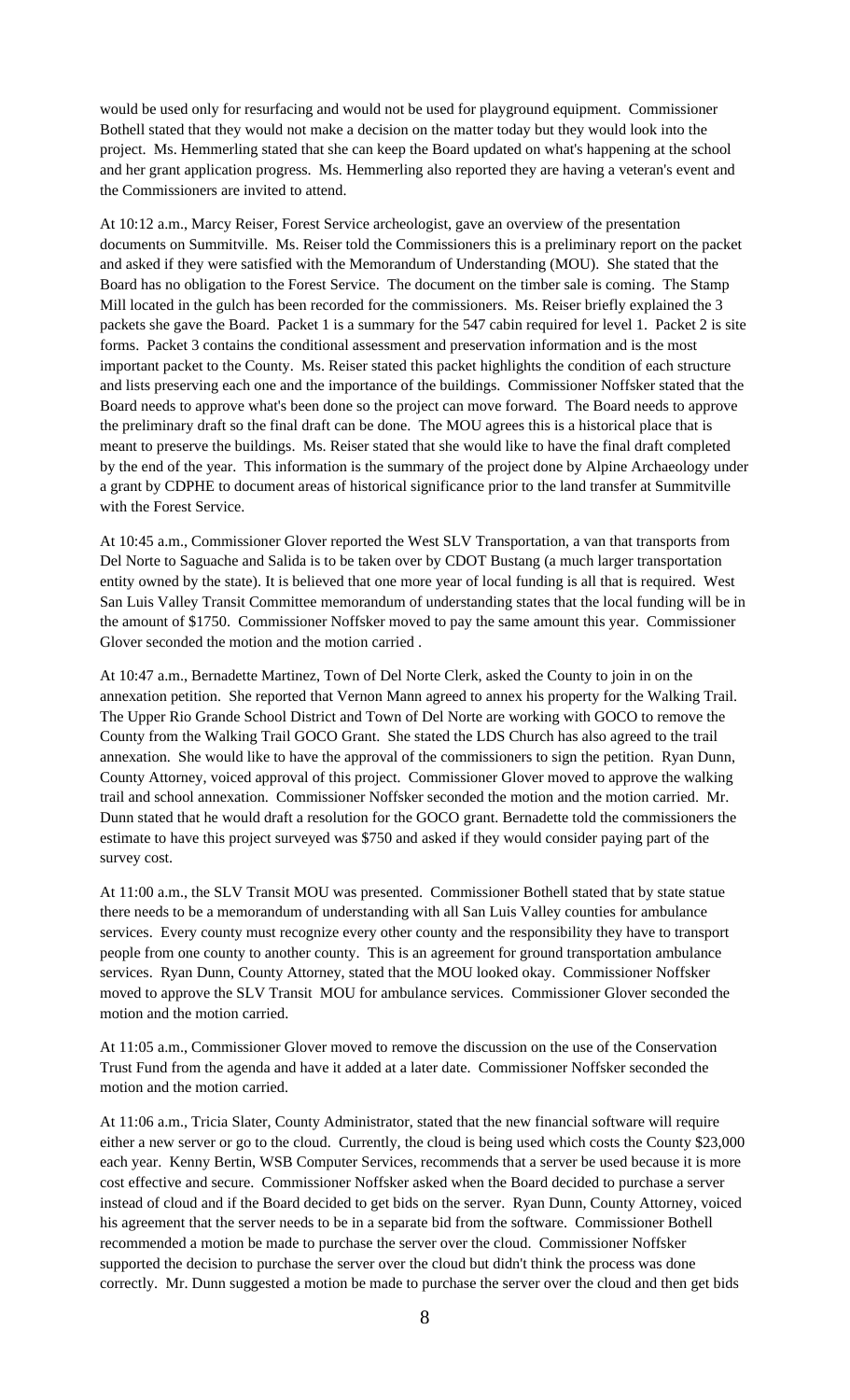for the server. Commissioner Noffsker moved to approve the server. Commissioner Glover seconded the motion and the motion carried. Ms. Slater reported that she requested three bids for the server and asked if the Board needed more. Tyler Technologies put out the specifications for the bids. Ms. Slater had received bids from Tyler Technologies for \$30,000 and from WSB for \$19,224 and the third company did not reply. Commissioner Noffsker asked if these bids are adequate or if more bids are needed. Ms. Slater stated she has been working on this since May and she has discussed the specifications with the Board. Commissioner Noffsker noted the bid from WSB was very specific and asked if the Board could compare the bids and know they are getting the same items from both bids. Commissioner Bothell noted that a new server is needed to replace the current server and the specifications are different on the current bids. Commissioner Glover suggested having a technology representative at the next meeting to answer questions before the board makes a decision. Mr. Dunn stated that a technology representative at the next meeting would be beneficial to the Board. Commissioner Noffsker moved to table the acceptance of server bids until a technology representative can be at the Board meeting. Commissioner Glover seconded the motion and the motion passed. Commissioner Glover asked if there was a time frame in place to make the decision on the server. Mr. Dunn suggested the Board have a work session to discuss the server and Ms. Slater should get a time frame set up today with WSB and Tyler Technologies so the Board can move forward on this matter.

## **Unfinished Business**

At 11:41 a.m., Commissioner Bothell reported that CTSI insurance costs for county employees have increased. Commissioner Bothell asked the Board if the County should pay the full amount of the increase or if the employees should pay for the full increase or if it should be the same split between the county and the employees that is currently in place. Commissioner Bothell told the Board there was a 3.8% increase in health insurance this year and reminded the Board that the County paid the entire increase last year. Commissioner Glover stated that he did not think the County should pay for the increase again this year. Commissioner Bothell stated that if the County would pay for the same split in the insurance increase it would be \$29,235.46. Commissioner Glover moved to keep the same county/employee insurance split in place for the increase in health insurance premiums for the coming year. Commissioner Noffsker seconded the motion and the motion carried.

At 11:48 a.m., Tricia Slater, County Administrator, reported she had received a letter from the Bureau of Land Management regarding the Baxter Hill equipment. The county has leased this land and the lease expired in 2018. Ms. Slater stated that this site was looked at for a communication site but it isn't necessary at this time. The BLM will not renew the lease unless the building on site is functional. The building is in shambles. This issue was turned over to Patrick Sullivan, Road and Bridge Department. Mr. Sullivan said he would look at the site but would not commit to any action until it is seen by himself and a couple of his employees. The BLM would like to have a letter from the Board stating that Rio Grande County will remove the structures from Baxter Hill. Ryan Dunn, County Attorney, asked if it was feasible to use this site again. Mr. Dunn stated that he would look at the letter and give them notice that Rio Grande County will make changes and then his letter will be sent to BLM. Commissioner Glover stated that the Board could check with Nicky (?- ham radio)to see if they could use the equipment and site.

## **Commissioners and Administrator Updates**

Commissioner Noffsker gave an update on the railroad situation and stated that a hearing would be held in Chicago on October 31, 2019 regarding the railroad's bankruptcy. Ryan Dunn, County Attorney, reported that a railroad bankruptcy is different from other bankruptcies. He asked what other counties have seen the IGA. Commissioner Bothell stated that the Board has been getting updates from Commissioner Noffsker but thinks the Board needs to receive a more formalized timeline of the railroad case.

There was no executive session.

At 12:20 p.m., Commissioner Glover moved to adjourn the meeting until 1:00 p.m. Commissioner Noffsker seconded the motion and the motion carried.

## **Public Hearing**

At 1:00 p.m., Commissioner Bothell called the public hearing to order.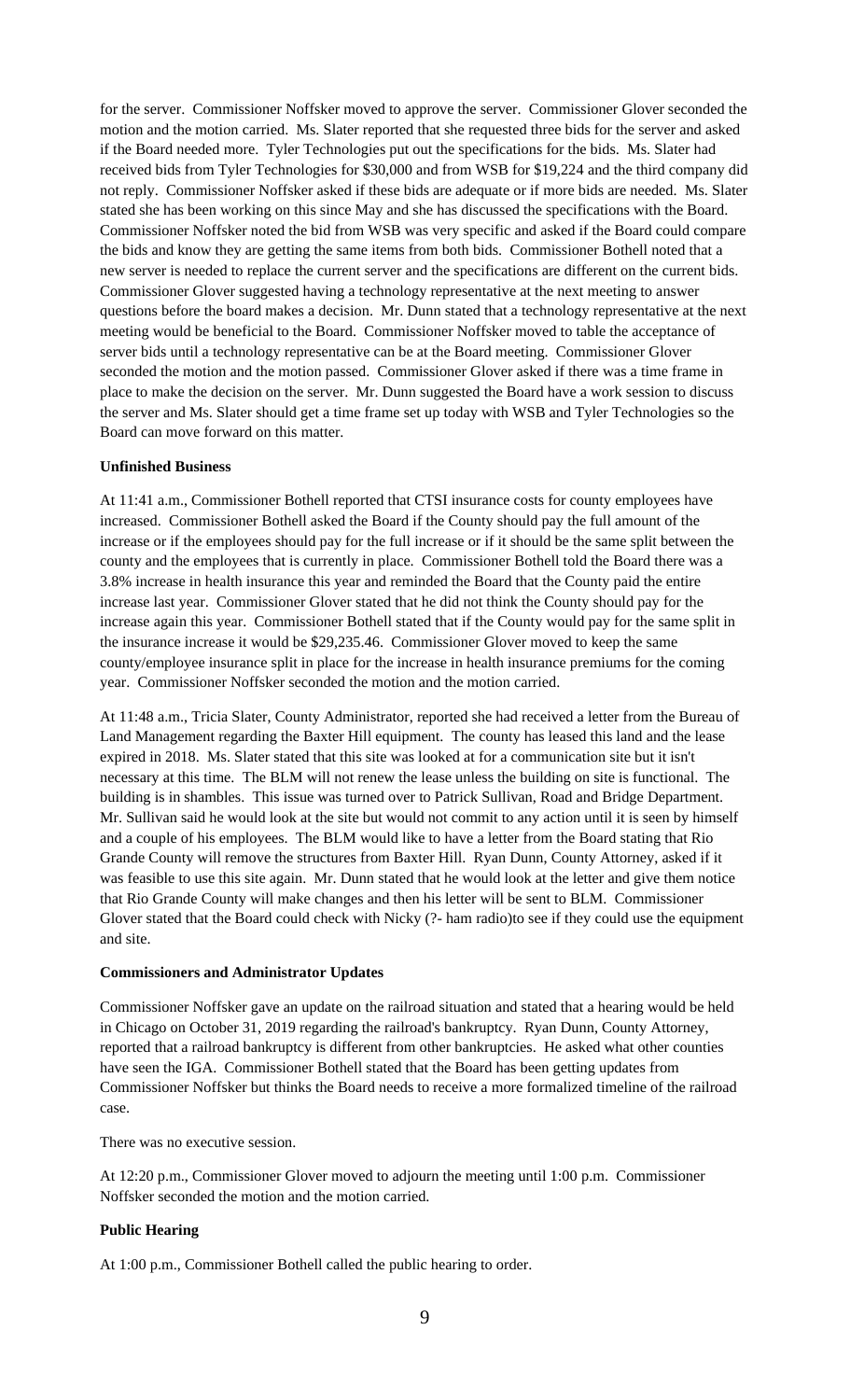Dixie Diltz, Land Use Office, introduced Michael and Alesha Brady. Ms. Diltz reported that the Bradys submitted an application for an exempt division of land for property located at 3565 East County Road 9 South, Monte Vista, CO. The application was submitted on August 27, 2019. Notice was mailed to surrounding properties within 1500 feet on September 10, 2019. No comments have been received from any of those notified. The property is 82.96 acres +/- Zoned Agricultural Estate. The Bradys are building a new home and wish to divide approximately 2.7 acres from the 82.96 acres as a one-time exempt division for financing purposes. The property is agricultural in nature with the majority of the ground under sprinkler irrigation. The preliminary survey shows a 100 foot buffer zone from the edge of the sprinkler. The application includes a well permit which allows for up to 3 residences; a letter from Patrick Sullivan, RG Road and Bridge, approving the proposed site for access and a letter from First Southwest Bank confirming the Bank's agreement to release the portion of land in this request. The RGC Planning Commission reviewed the application at their regular meeting on October 15, 2019 and recommends approval by unanimous vote of this one time exempt division of land. Ms. Diltz stated that this was a clean application with everything in order. Commissioner Glover moved to approve the application as presented. Commissioner Noffsker seconded the motion and the motion carried.

At 1:15 p.m., Dixie Diltz, Land Use Department, introduced Eddie Miller. Ms. Diltz reported that Mr. Miller has submitted an application for a conditional use permit to operate a saw mill on property located at 0028 State Highway 370, Monte Vista, CO with a proposed 50 x 120 (6,000 sq. foot) building. Although the physical address of the property is along Highway 370 (or the 10 South) the location of the proposed saw mill would be along State Highway 15 S with access through a neighboring property to the south. The application was submitted on August 19, 2019 with notice to neighboring properties within 1,500 feet mailed on August 2, 2019. Notice of Public Hearing was published in the Monte Vista Journal on September 4, 2019. Due to a lack of quorum for the September Planning Commission meeting the meeting was rescheduled. Notice was then re-mailed to neighboring properties within 1,500 feet on September 10, 2019 and published in the Monte Vista Journal on September 18, 2019. Comment was received from one neighboring property stating their opposition prior to the P&Z meeting, 3 neighbors spoke at the P&Z meeting. The application was not forwarded to DWR due to the applicant stating he would not have water at the site. The application was emailed to CDOT on August 26, 2019 and there were some things that needed to be addressed per CDOT. An email conversation with CDOT this morning indicates that no access permit has been filed as of yet. Per the RGCLUDC list of uses: Line #87 "Saw mill/planning mill" is a conditional use in the AR zone district. Article 12. Zoning Administration of the current land use development code outlines the standards by which conditional uses should be approved. Article 12 / c / 1 states *that the proposed location of the use, the proposed access to the site and the conditions under which the use would be operated or maintained will not be detrimental to the public health, safety or welfare or materially injurious to properties or improvements in the vicinity,* among other requirements. (This article is in the staff report). RGC Planning Commission reviewed the application at their regular meeting on October 15, 2019 and by a vote of 4 to 1 recommends denial of the application due to the size of the industrial use in an agricultural ranching district. Draft Minutes of the P&Z meeting, including roll call vote, were in the packet for review. Ms. Diltz discussed the water issue of this application and then asked Mr. Miller if information was submitted to CDOT to cross his neighbor's property to access his property. Mr. Miller stated that he is dealing with CDOT to gain new access to his property. Mr. Miller also stated that he is willing to change the building size from 6,000 sq. feet to 1,900 sq. feet so it will not be a commercial building and it would not need water. Ms. Diltz questioned how changing the size of the building would make a difference in the need for water at the building. The building would still be commercial due to the production quantity. Commissioner Glover agreed the size of the building doesn't matter because it still needs water because it is a commercial facility. Ms. Diltz stated that it is more industrial than commercial. Mr. Miller said that he will have a porta potty at the building. Ms. Diltz stated that a porta potty is temporary not permanent. Commissioner Bothell noted that this will be a facility that needs water for people to use. Commissioner Noffsker said he feels that the application needs to be modified and then needs to go back to P&Z for its final form. Commissioner Glover added that since it has no water and no access it should be sent back to P&Z. Ms. Diltz reported that P&Z didn't want Mr. Miller to continue this process if it's going to be an industrial business application. Ms. Diltz stated that industrial zoning is more appropriate manufacturing business than a zoning is. Commissioner Bothell asked if industrial use is permitted in an agricultural zone. Ms. Diltz explained a sawmill is allowed by condition use permitted in an agricultural zone, per the current Land Use Development Code Book. Ms. Diltz stated her concern is the lack of water for fire and sanitation at the site. Ms. Diltz noted that if the applicant was going to apply for a fire well, 35 acres would have to be dedicated for such well. She feels that the application is missing pertinent information